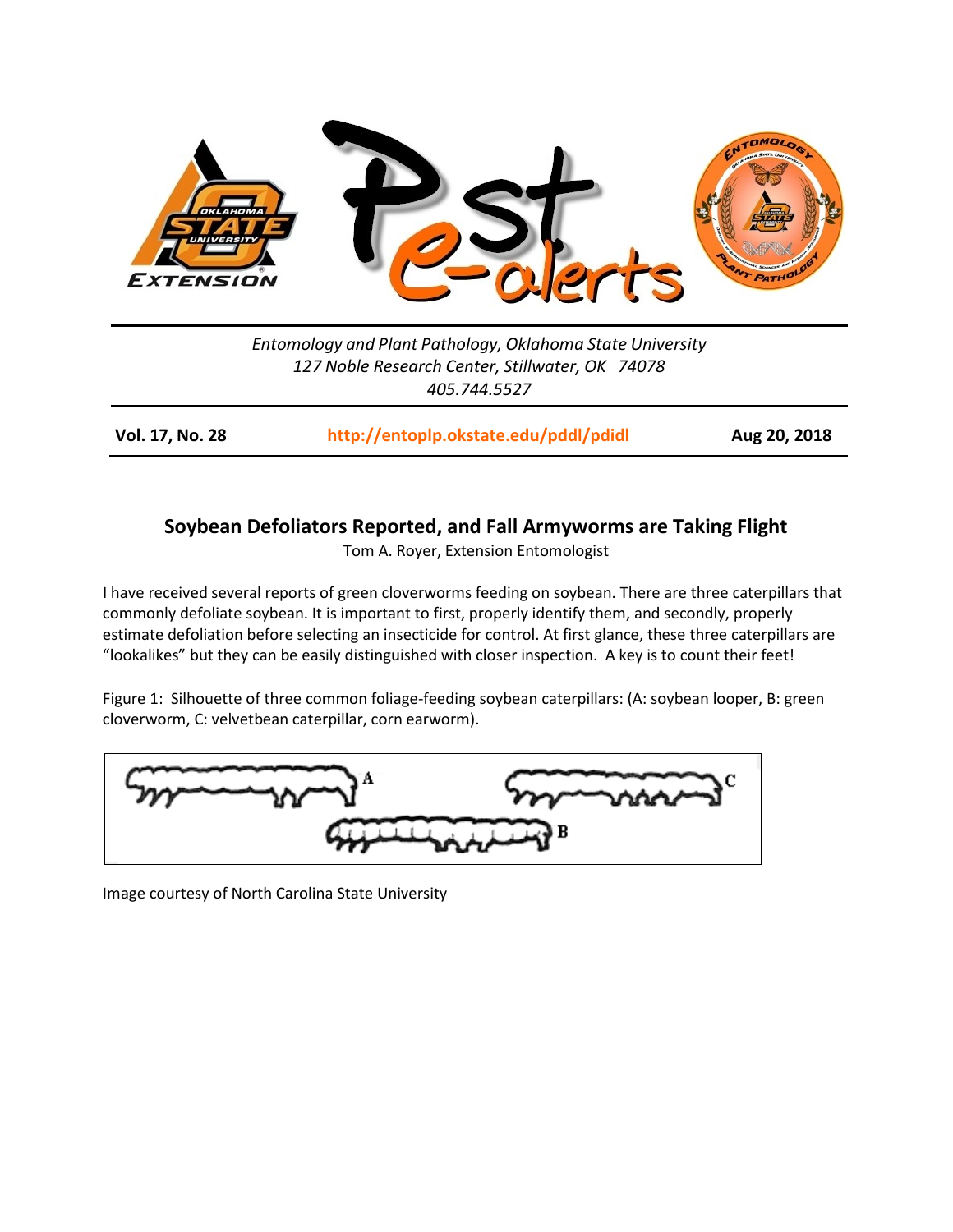Cabbage/Soybean loopers are light green and as they mature they develop white stripes, two on top and two on each side. **They have three pairs of prolegs, two pairs on the abdomen and one pair at the**  anal end (Figure 1 A). Larvae move in a characteristic "looping" motion. They reach about 1.2 inches long at maturity.



Clemson University-USDA Cooperative Extension Slide Series, Bugwood.org



Green cloverworm larvae can be confused with cabbage/soybean loopers because they also move in a "looping" motion. They are pale green with two longitudinal stripes, and **they have four pairs of abdominal prolegs, three pairs on the abdomen and one pair at the anal end (Figure 1 B).** A mature larva measures 1.15 inches.

Clemson University-USDA Cooperative Extension Slide Series, Bugwood.org

Velvetbean caterpillars vary in color from green, to brown, to black. As they mature they develop white stripes, one on top and two on each side. They have **five pairs of prolegs, four pairs on the abdomen and one pair at the anal end (Figure 1 C**) and reach about 1.9 inches at maturity. Larvae thrash violently when disturbed.



Clemson University-USDA Cooperative Extension Slide Series, Bugwood.org



Clemson University-USDA Cooperative Extension Slide Series, Bugwood.org

Corn earworm (also known as the soybean podworm) is generally a pod feeder. **They have five pairs of prolegs, four pairs on the abdomen and one pair at the anal end (Figure 1 C).** The body color varies with the host plant and ranges from shades of pink, yellow, green, brown, and black. Larvae usually have darker or lighter stripes running lengthwise on the body and can be positively identified by the presence of short, sharp microspines between the hairs on the body. Mature larvae reach 1.2 inches.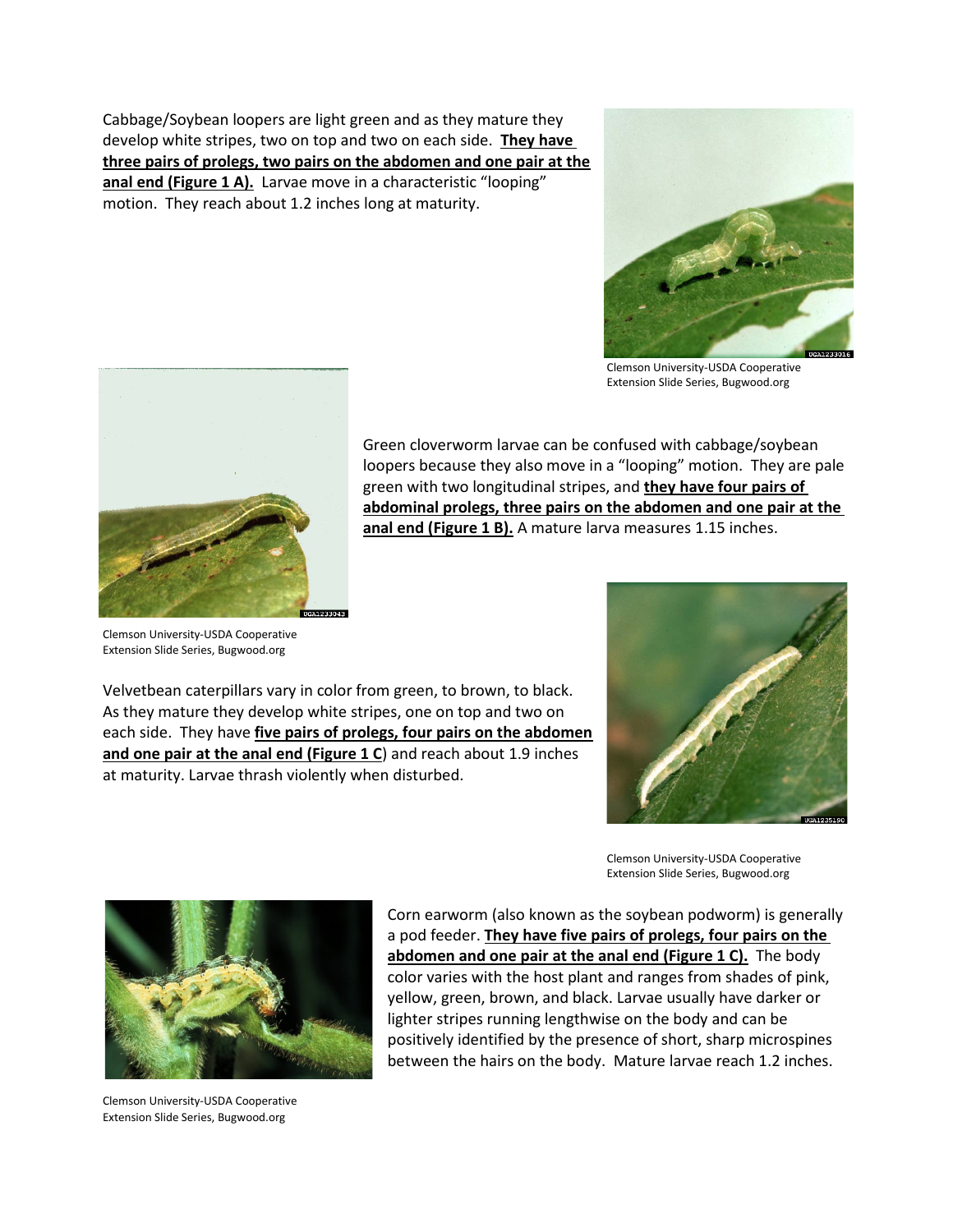The next step is to assess the level of defoliation. To estimate defoliation in soybean, randomly collect 6 leaflets (2 from the lower, 2 from the middle, and 2 from the top of the canopy) in 5 locations and estimate % defoliation by averaging the defoliation level from 30 leaflets using Figure 2 (below). Treatment thresholds are listed in Table 1 (below).





Table 1: Suggested treatment thresholds based on defoliation (or pod feeding) and growth stage in soybean.

| <b>PLANT STAGE</b>           | TREATMENT THRESHOLD                                |
|------------------------------|----------------------------------------------------|
| 3-leaf to beginning of bloom | 35% average defoliation                            |
| Bloom to pod fill:           | 15-20% average defoliation                         |
| Full pod fill to maturity:   | 35-40% average defoliation, or 5-10% pods damaged. |

If you have some pod feeding as well as defoliation, make sure you are protecting the pods. The treatment threshold for corn earworm is 2 per row foot. If you have a combined set of defoliators and pod feeders, it makes a treatment decision more easy.

Selection of insecticides can depend on the predominant species of caterpillar present in the field. Soybean loopers are often resistant to pyrethroid insecticides so there are more limited choices for insecticide control.

Specific recommendations for control of soybean caterpillars are listed in CR-7167 Management of Insect and Mite Pests in Soybean http://pods.dasnr.okstate.edu/docushare/dsweb/Get/Document-2347/CR-7167web2018.pdf and E-832 OSU Extension Agents' Handbook of Insect, Plant disease and Weed Control.